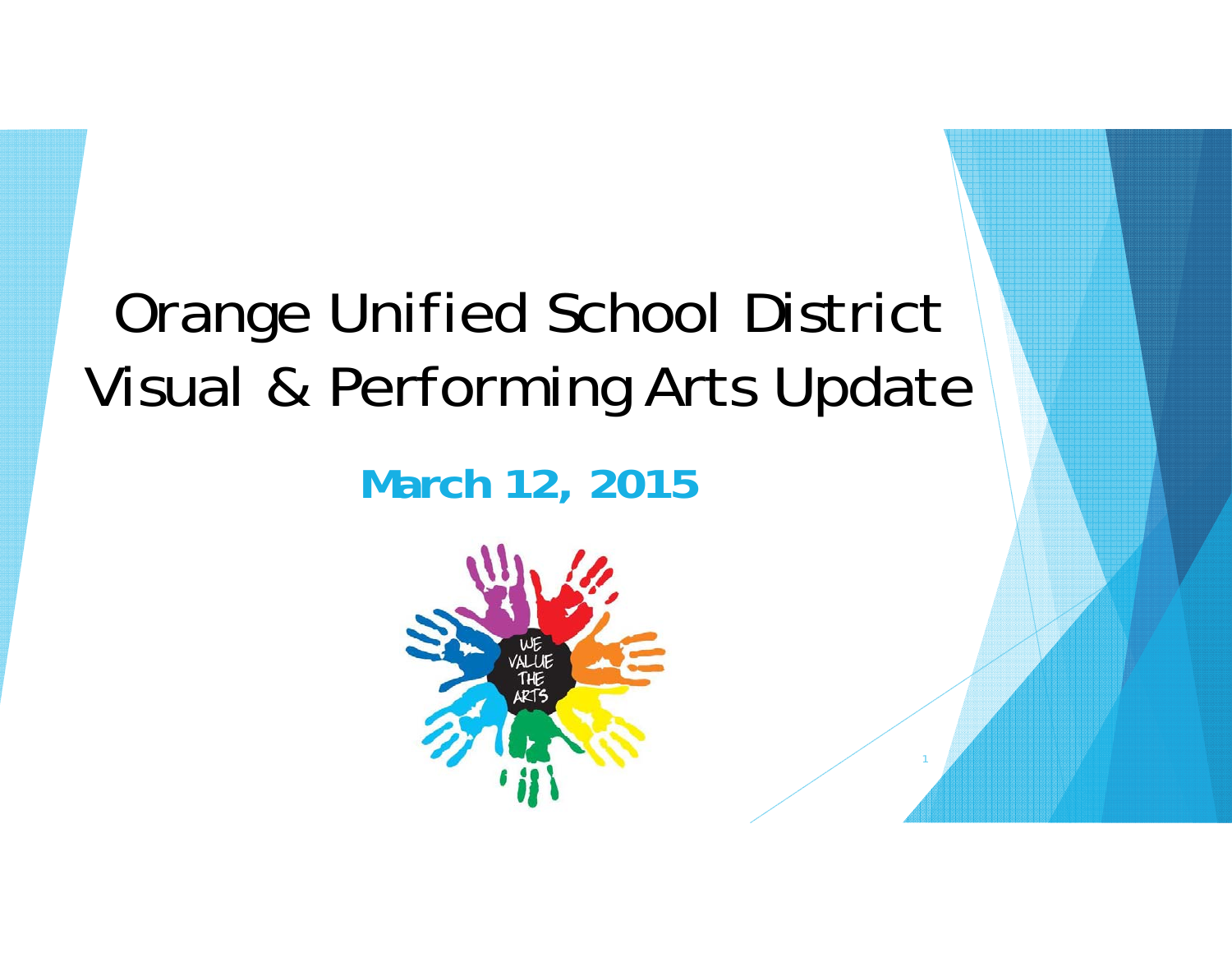## **Overview**

- Visual & Performing Arts Education Plan
- **District-facilitated Focus Groups**
- A Historical Perspective
- 21st Century Integrated Arts Wheel
- **Instructional Minutes Schedule**
- **DUSD-On the Cutting Edge of Arts Education**
- District Visual & Performing Arts Committee Recommendation $\mathsf{D}$  and  $\mathsf{D}$  and  $\mathsf{D}$  and  $\mathsf{D}$  and  $\mathsf{D}$  and  $\mathsf{D}$  and  $\mathsf{D}$  and  $\mathsf{D}$  and  $\mathsf{D}$  and  $\mathsf{D}$  and  $\mathsf{D}$  and  $\mathsf{D}$  and  $\mathsf{D}$  and  $\mathsf{D}$  and  $\mathsf{D}$  and  $\mathsf{D}$  and  $\mathsf{D}$  and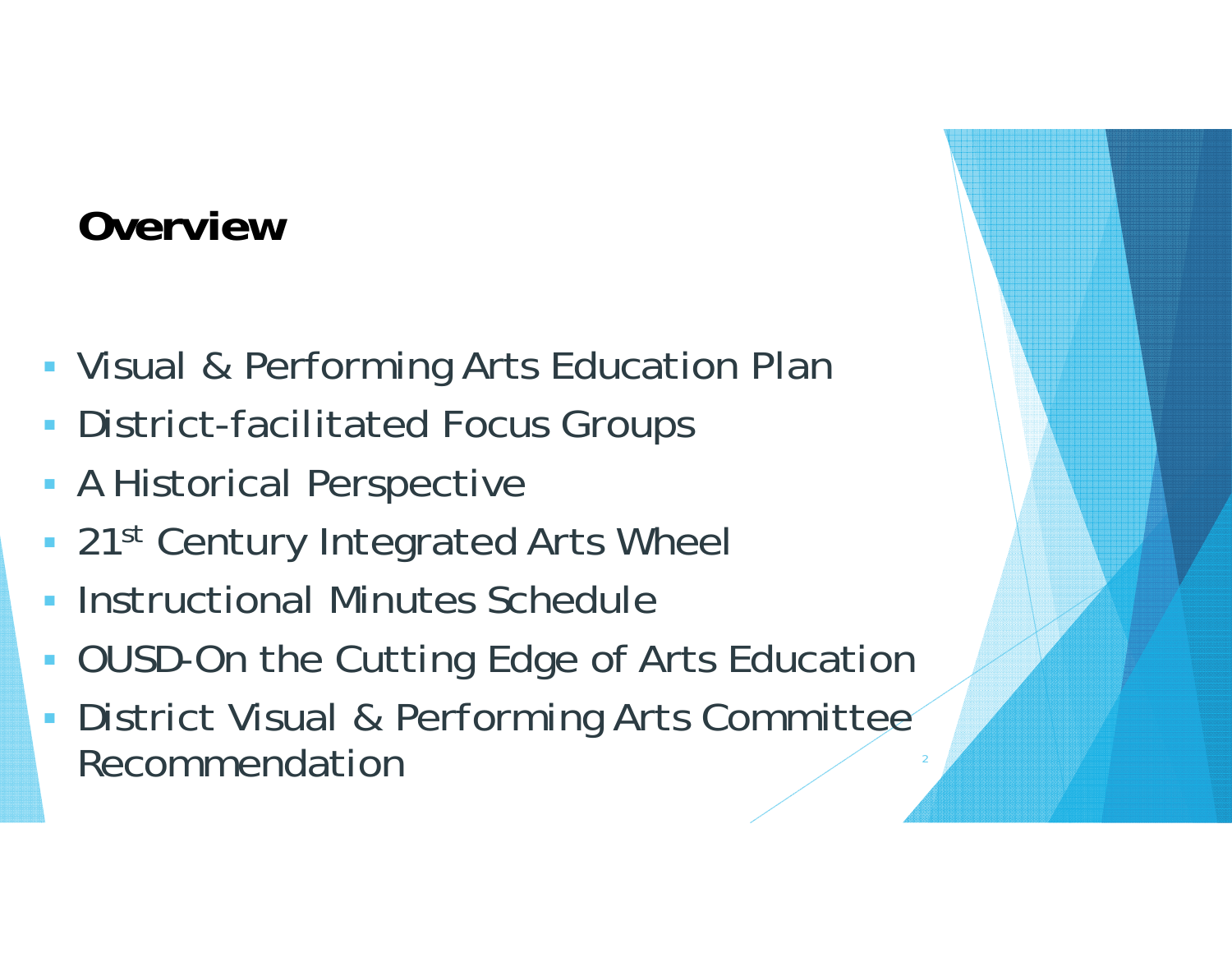## **Arts Advantage Visual & Performing Arts Education Plan** (2014-2019)

Through collaborative and consensus building activities, the Arts Advantage Strategic Planning Committee developed the 2014-2019 Visual & Performing Arts Education Plan.

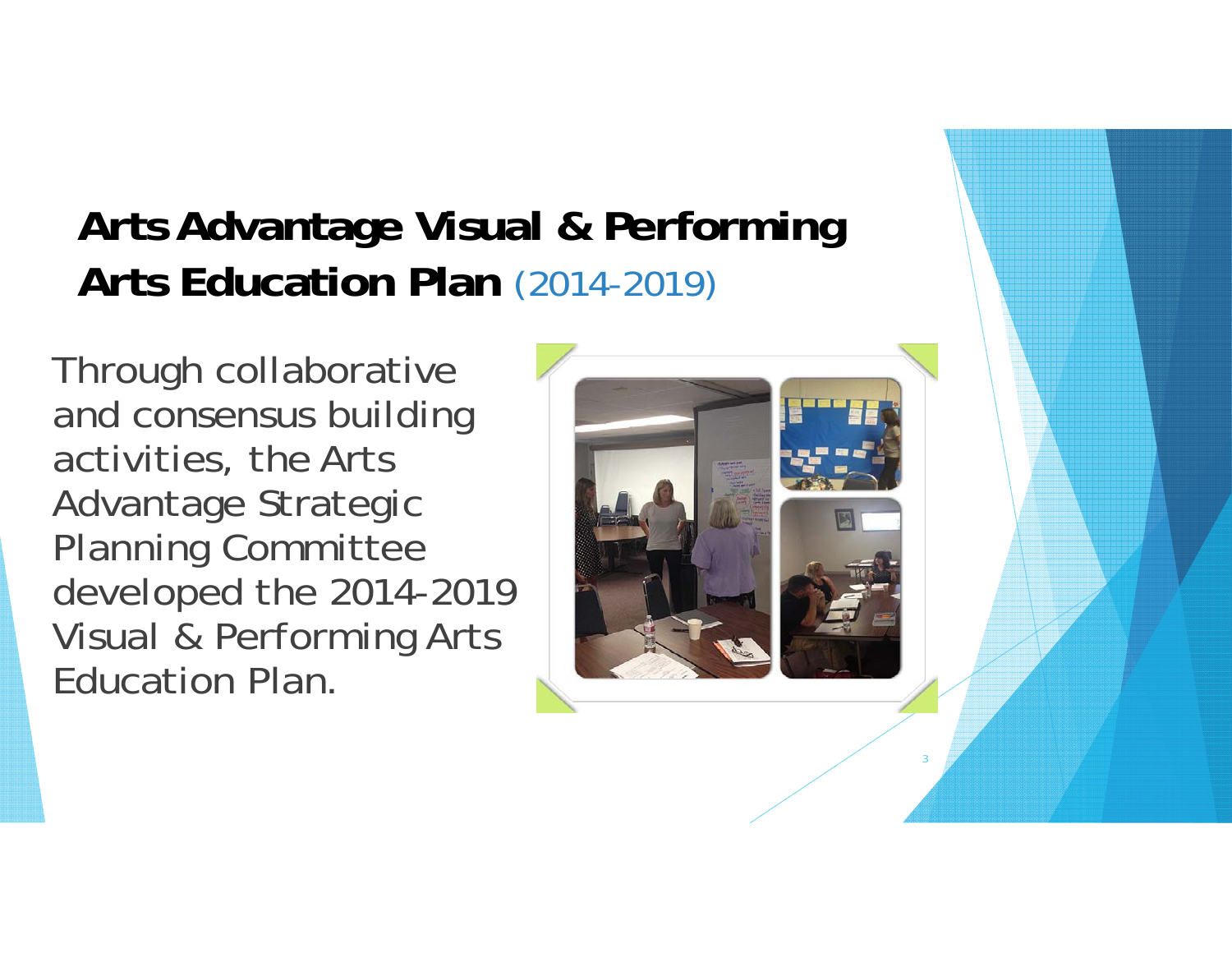## **Arts Advantage Visual & Performing Arts Education Plan Focus Areas**

| <b>Focus Area</b>                                  | <b>Description</b>                                                                                                      |
|----------------------------------------------------|-------------------------------------------------------------------------------------------------------------------------|
| <b>Arts for All</b>                                | Students should have access to quality arts<br>education programs                                                       |
| <b>Qualified Staff</b>                             | High-quality instruction from well-trained<br>staff                                                                     |
| <b>Curriculum and Professional</b><br>Development  | Teachers and administrators receive<br>appropriate training to implement a<br>comprehensive, standards-based curriculum |
| <b>Program Management</b>                          | Students have adequate facilities,<br>equipment, and supplies                                                           |
| <b>Equitable and Sustainable</b><br><b>Funding</b> | Funding is allocated now and in the future                                                                              |
| <b>Community Outreach Education</b>                | Engage families and the community                                                                                       |

4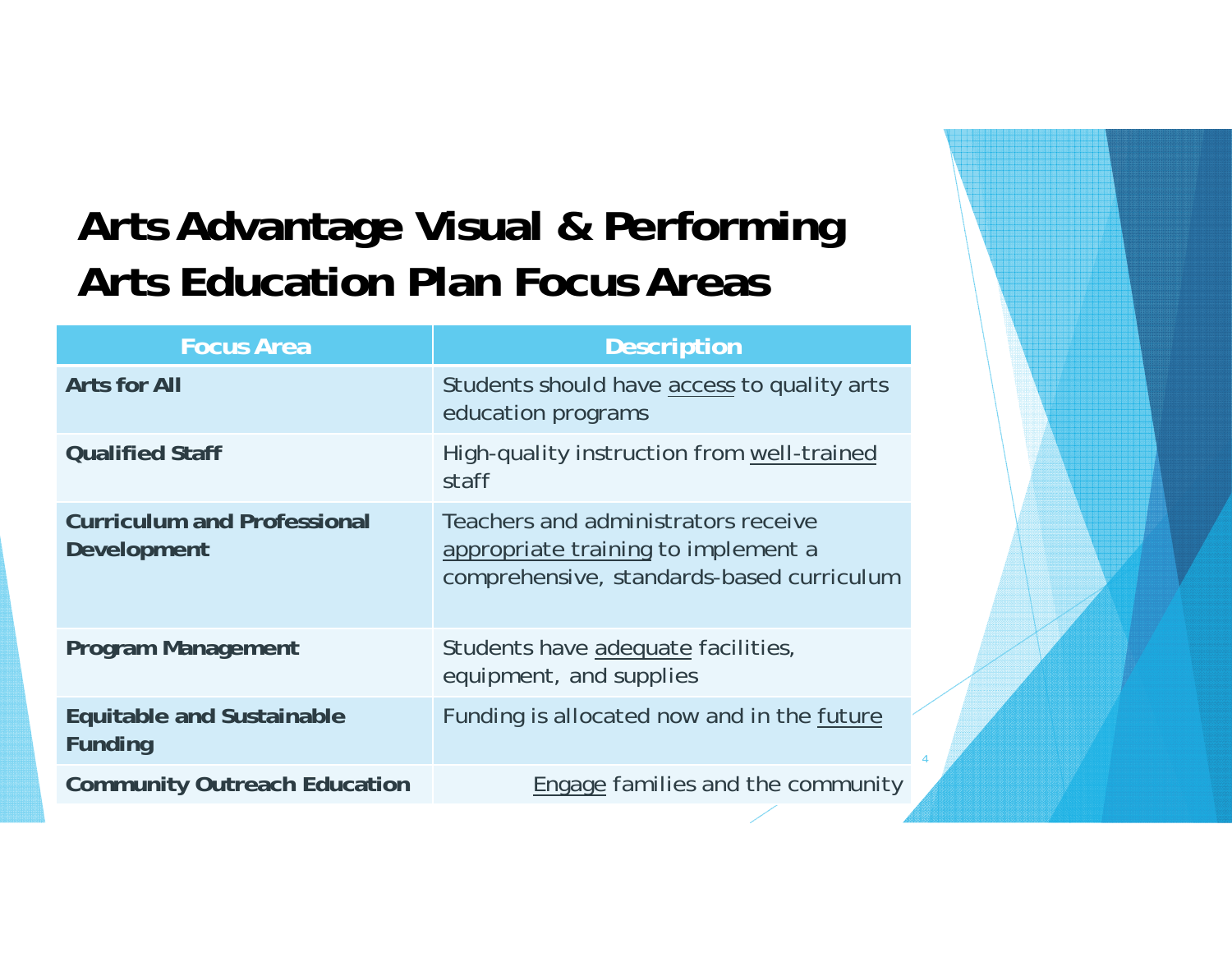## **District-Facilitated Focus Groups**

- Focus groups were comprised of targeted stakeholders (elementary/secondary teachers, arts teachers, administrators, district staff).
- Facilitation/implementation of program models and related challenges.

5

**Feedback gleaned from focus groups was in** consensus with the Arts Advantage Strategic Planning committee and elementary teacher survey results.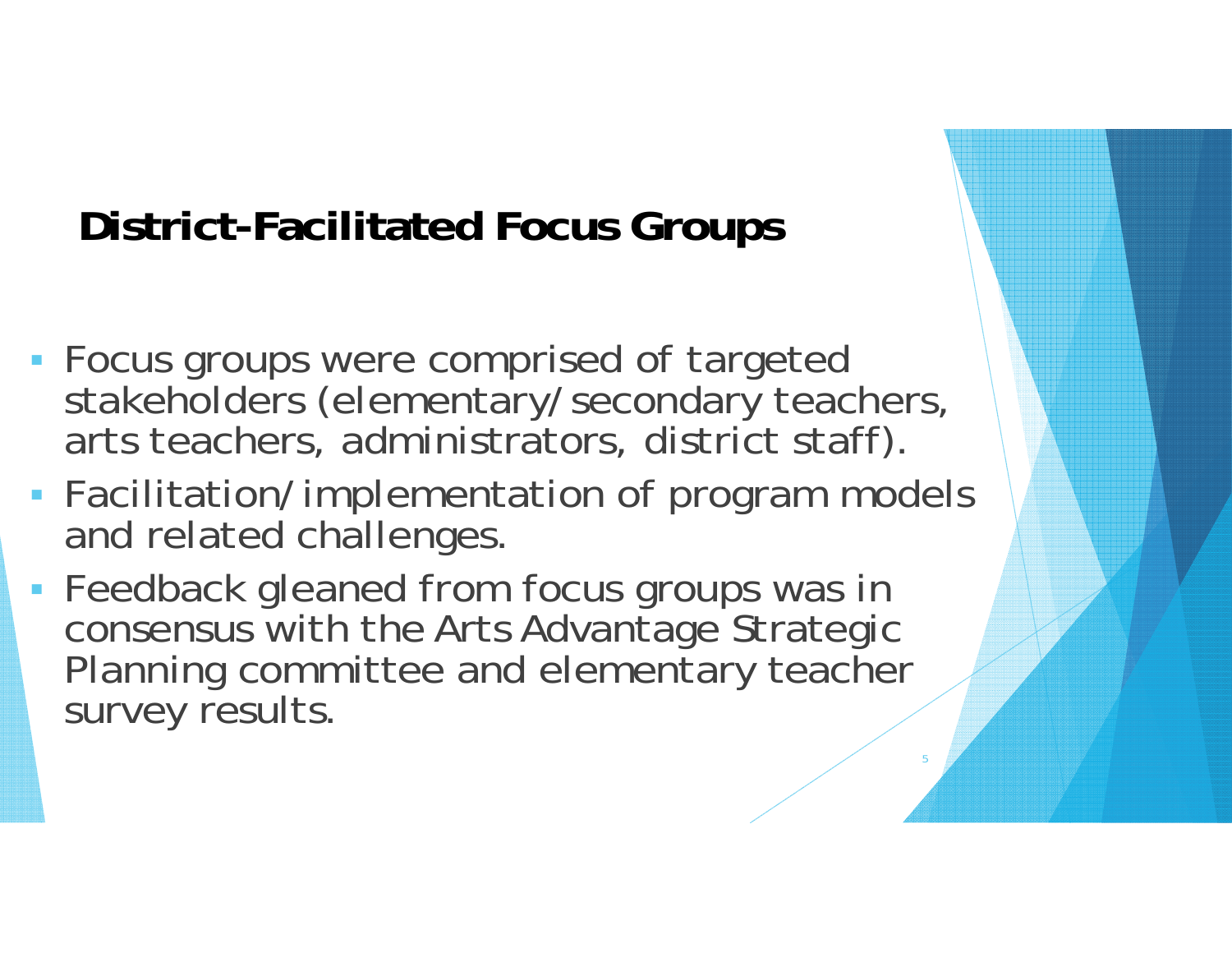## **A Historical Perspective of Visual & Performing Arts in Orange Unified**

**Prior to the budget cuts in the 2005-2006 school year, the elementary Visual & Performing Arts Program consisted of the following:**

#### **Program Design:**

- г All K-3rd grade students received 30 minutes of instruction in general music every-other-week
- 4th grade students received 45 minutes of instruction in either strings or choir once a week
- 5th/6th grade students received 45 minutes of instruction in band, strings, or choir once a week

6

#### **Cost:**

г For the 2004-2005 school year, \$1,337,227 million was spent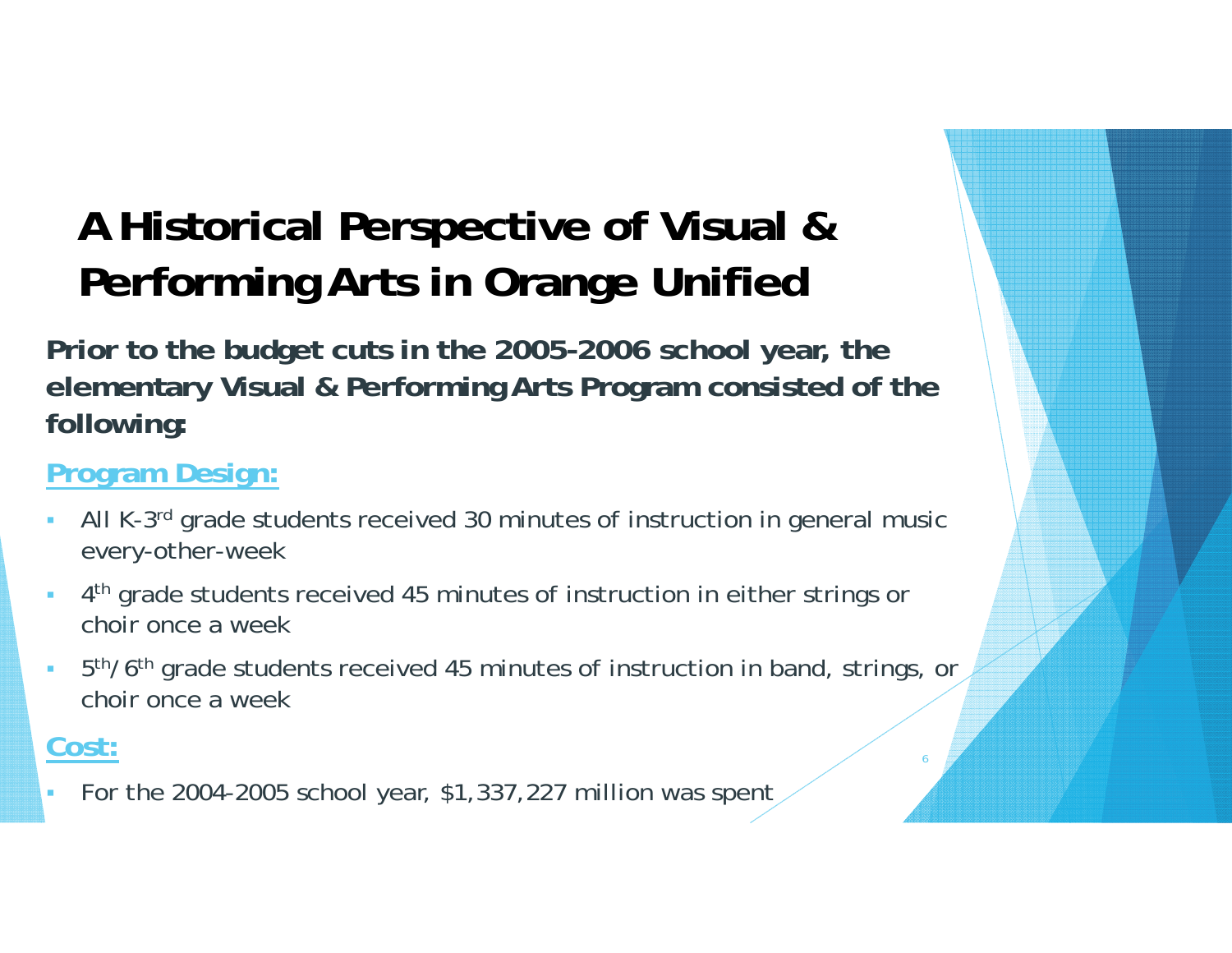## **21st Century Integrated Arts Wheel**

**Program Design:** 

- Students receive instruction in either instrumental music or the integrated arts wheel.
- All 5<sup>th</sup> and 6<sup>th</sup> grade students receive instruction twice a week for 45 minutes
- Possible course offerings: visual art, general music, dance, theatre, and STEM/Arts integration

#### **Staffing Assumptions:**

Number of certificated teachers: 16

(4 teams of 4 teachers: 2 visual/performing arts & 2 instrumental)

- Number of classified staff: 4
- Arts Integration TOSA Support

**Estimated Initial Cost:** \$2.5 million <sup>7</sup>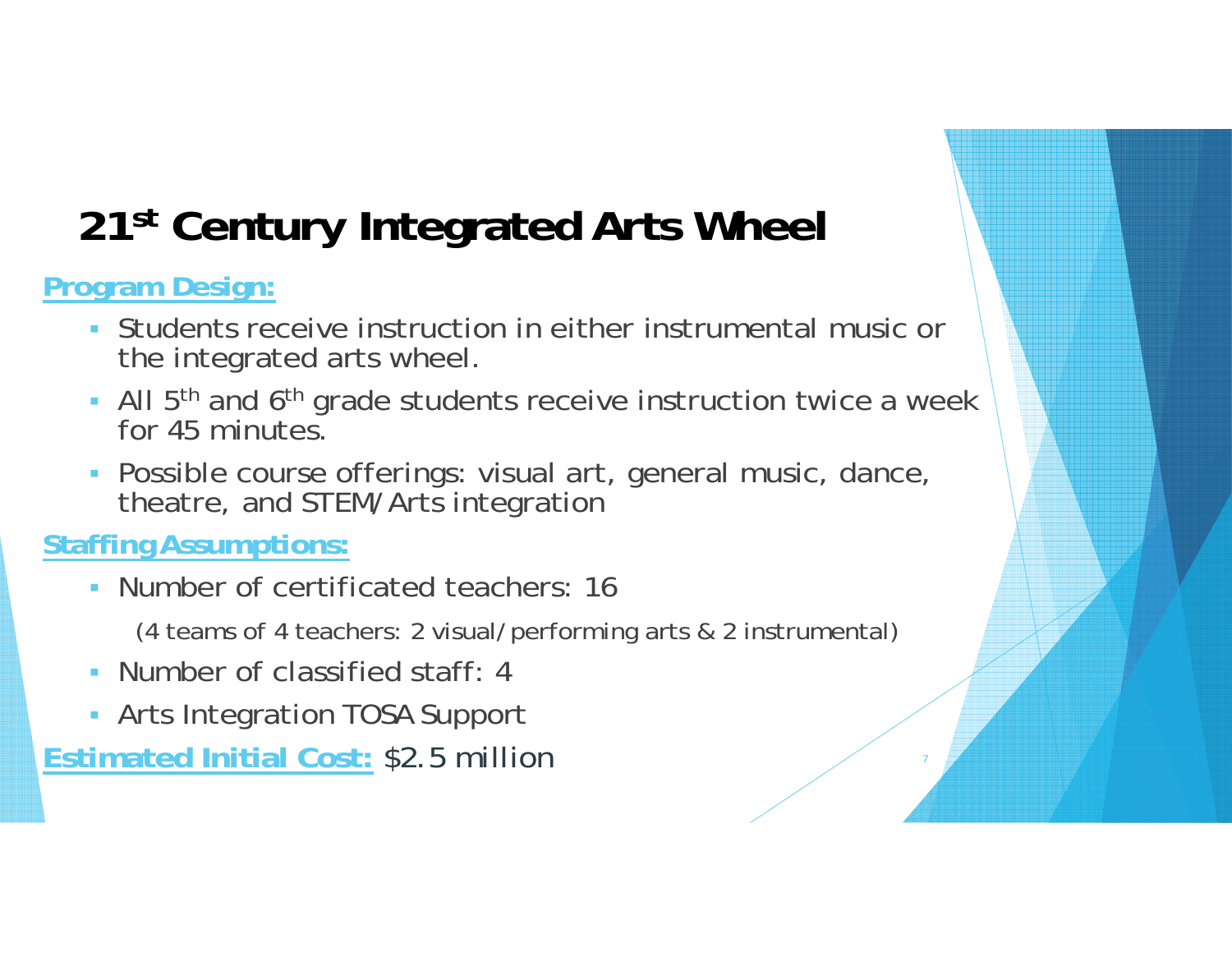### **2015-2016 Estimated Cost Breakdown**21st Century Integrated Arts Wheel

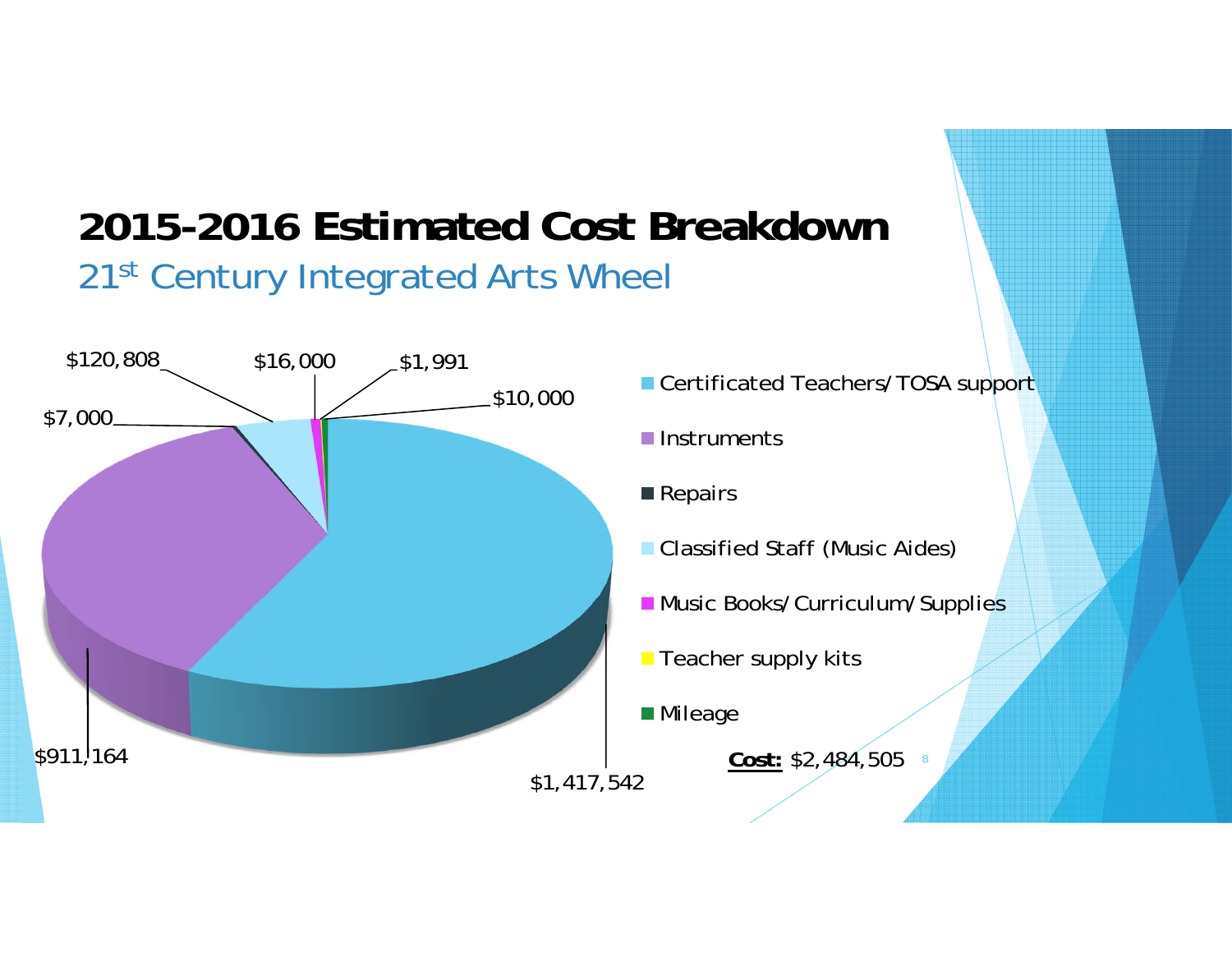### **Arts for All-**Moving Orange Unified Students into 21st Century Learning

| <b>THEN: Visual &amp; Performing Arts</b>                                                                                                                                                                                                                                                                                       | <b>PROPOSED:</b> 21 <sup>st</sup> Century Integrated Arts Wheel                                                                                                                                                                                                                                                                                                                                                                                                                                                                    |
|---------------------------------------------------------------------------------------------------------------------------------------------------------------------------------------------------------------------------------------------------------------------------------------------------------------------------------|------------------------------------------------------------------------------------------------------------------------------------------------------------------------------------------------------------------------------------------------------------------------------------------------------------------------------------------------------------------------------------------------------------------------------------------------------------------------------------------------------------------------------------|
| • $K-3^{rd}$ : 30 minutes of general<br>music (twice monthly)<br>$\bullet$ 4 <sup>th</sup> : 45 minutes of<br>strings/choir (weekly)<br>$\bullet$ 5 <sup>th</sup> /6 <sup>th</sup> : 45 minutes of<br>instrumental music/choir<br>(weekly)<br>• Additional VAPA curriculum<br>(Art Masters/specialists)<br>funded by school PTA | Aligns with the district mission statement: "to provide<br>each student the opportunity to compete in the global<br>economy"<br>• K-4 <sup>th</sup> : Art integration into core content and access<br>to art curriculum<br>• 5 <sup>th</sup> /6 <sup>th</sup> : 90 minutes of instrumental music or<br>integrated arts wheel (weekly) where student<br>choice is emphasized<br><b>Dance</b><br><b>Visual Art</b><br><b>Theatre</b><br><b>STEM &amp; Art Integration</b><br><b>General Music/Choir</b><br><b>Instrumental Music</b> |

9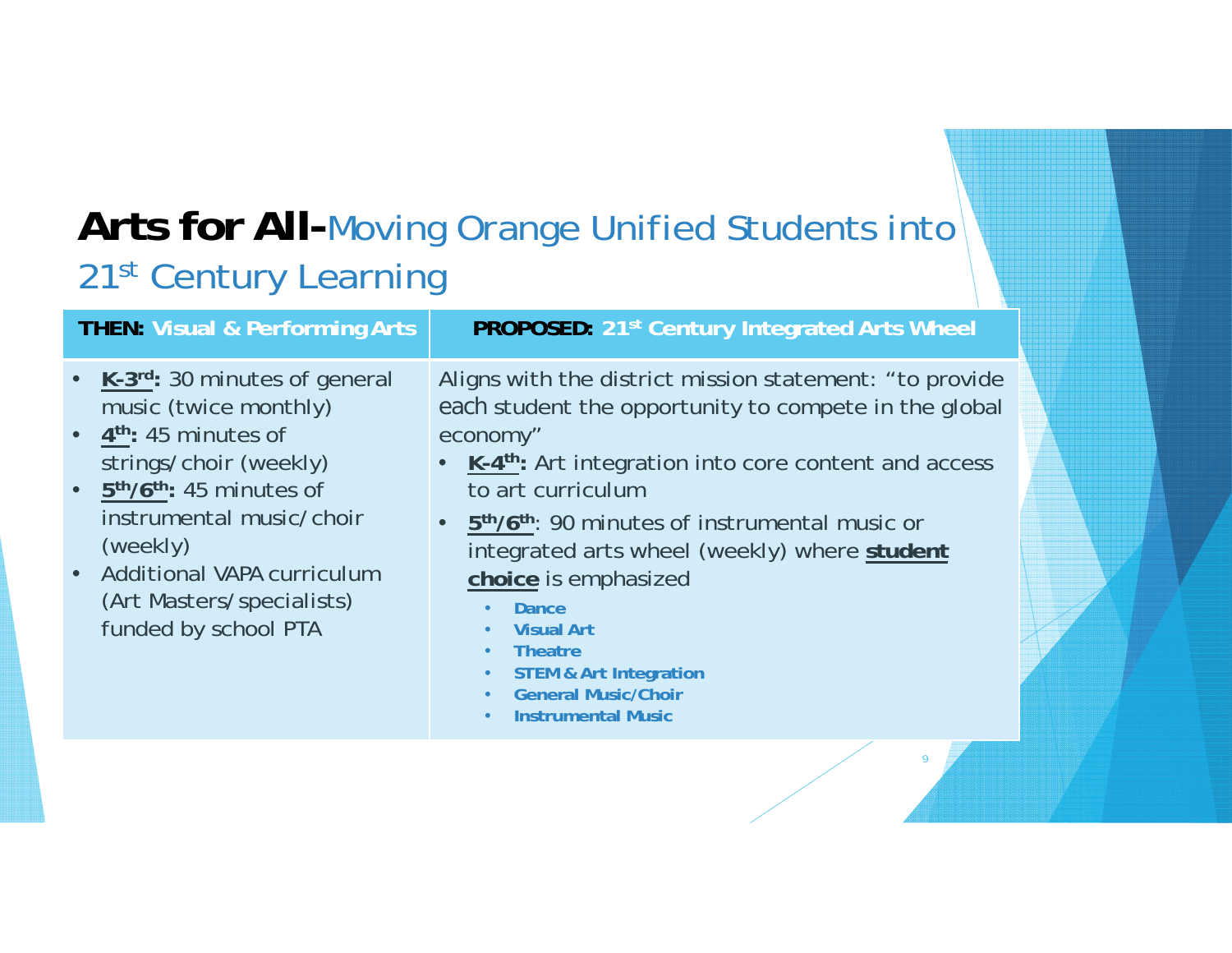### **OUSD-**On the Cutting Edge of Arts Education

|                  | Placentia<br>-Yorba<br>Linda                                                                                                                                                             | <b>Irvine</b> | <b>Garden Grove</b>                                                                                                            | <b>Orange Unified</b><br>21 <sup>st</sup> Century Integrated Arts Wheel |                                                                                                     |
|------------------|------------------------------------------------------------------------------------------------------------------------------------------------------------------------------------------|---------------|--------------------------------------------------------------------------------------------------------------------------------|-------------------------------------------------------------------------|-----------------------------------------------------------------------------------------------------|
| Grades<br>Served | $5-6$                                                                                                                                                                                    | $4-6$         | $5-6$                                                                                                                          | $K-4$                                                                   | $5-6$                                                                                               |
| Program          | General<br>General<br><b>Music</b><br><b>Music</b><br>(twice a<br>(once a<br>week)<br>week)<br>or<br><b>or</b><br>Instrumental<br>Instrumental<br>(twice a<br>(twice a<br>week)<br>week) |               | <b>General Music</b><br>(once a week)<br>and an additional<br>option for<br>Instrumental<br>(once a week)                      | Art integration into core<br>content<br>Access to art curriculum        | <b>Instrumental Music</b><br>(twice a week)<br>or<br><b>Integrated Arts Wheel</b><br>(twice a week) |
|                  |                                                                                                                                                                                          |               | "The arts help students to see that they have<br>purpose, voice, and the ability and credibility to<br>contribute to society." |                                                                         |                                                                                                     |

10